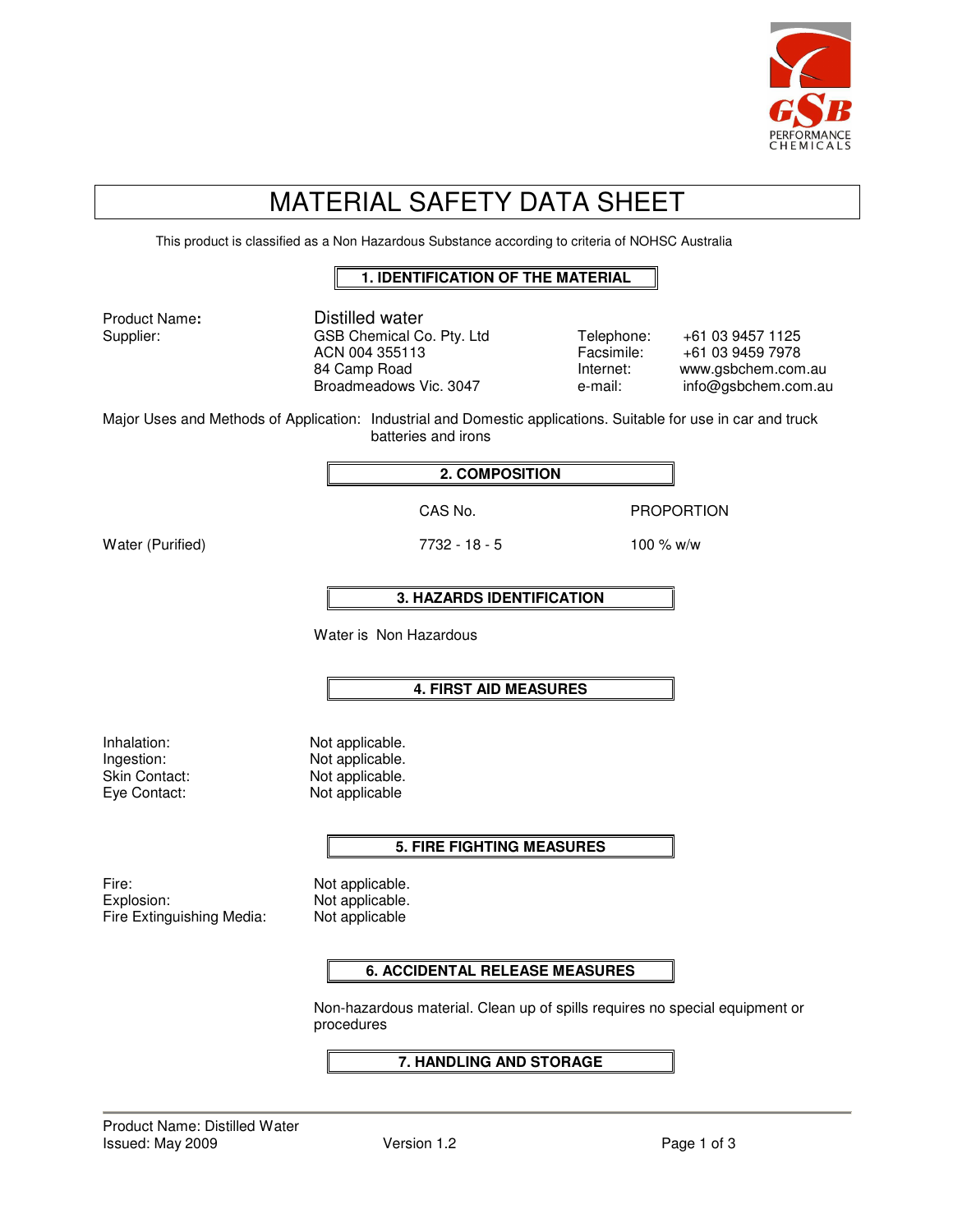Keep container tightly closed. Suitable for any general chemical storage area. Protect from freezing. Water is considered a non-regulated product, but may react vigorously with some specific materials. Avoid contact with all materials until investigation shows substance is compatible

# **8. EXPOSURE AND PERSONAL PROTECTION**

Airborne Exposure Limits: Not applicable.<br>
Ventilation System: Not applicable. Ventilation System: Not applicable.<br>
Personal Respirators Not applicable. Personal Respirators Skin Protection: None required. Eye Protection: None required.

# **9. PHYSICAL AND CHEMICAL PROPERTIES**

| Appearance & odour:                                 | Clear colourless, odourless liquid. |
|-----------------------------------------------------|-------------------------------------|
| <b>Boiling Point:</b>                               | $100^{\circ}$ C                     |
| Vapour Pressure (mm Hg)                             | 17.5@ 20°C                          |
| Specific Gravity:<br>$1.0 \,\omega$ 20 $^{\circ}$ C |                                     |
| Flash Point:                                        | Non flammable                       |
| Solubility in water:                                | soluble                             |
| pH:                                                 |                                     |
| Volatiles by volume @21 <sup>º</sup> C:             | 100%                                |

#### **10. STABILITY AND REACTIVITY**

Hazardous Decomposition Products: Not applicable.<br>Hazardous Polymerization: Will not occur. Hazardous Polymerization:<br>Incompatibilities:

Stability: Stable under ordinary conditions of use and storage. Strong reducing agents, acid chlorides, phosphorus trichloride, phosphorus pentachloride, phosphorus oxychloride Conditions to Avoid: No information found.

## **11. TOXICOLOGICAL INFORMATION**

For Water: LD50 Oral Rat: >90 ml/Kg. Investigated as a mutagen.

## **12. ECOLOGICAL INFORMATION**

Environmental Fate: Not applicable.<br>
Environmental Toxicity: Not applicable Environmental Toxicity:

#### **13.DISPOSAL**

Whatever cannot be saved for recovery or recycling should be flushed to sewer. If material becomes contaminated during use, dispose of accordingly. Dispose of container and unused contents in accordance with federal, state and local requirements

## **14. TRANSPORT INFORMATION**

Not regulated.